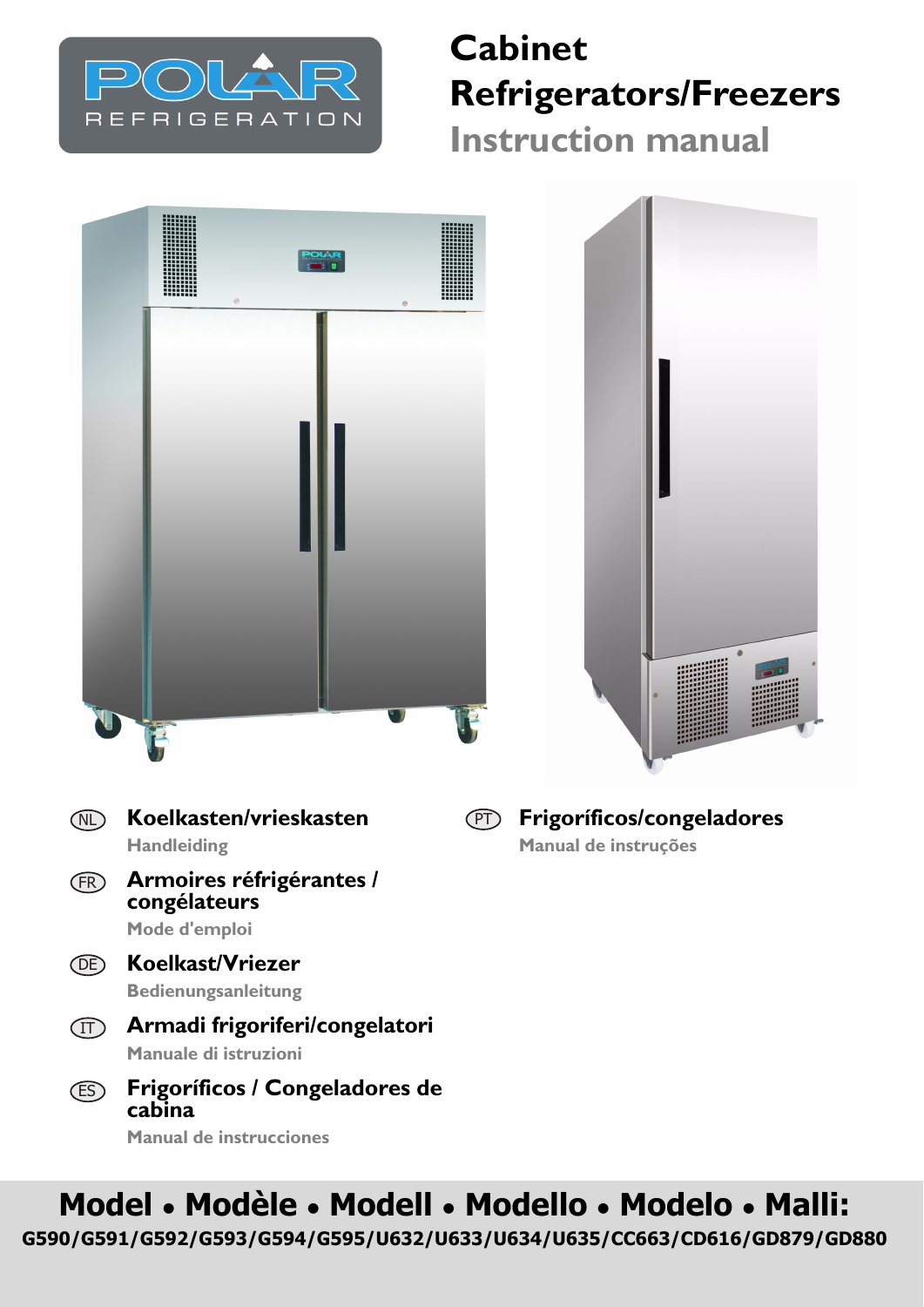UK

## **Safety Tips**

- Position on a flat, stable surface.
- A service agent/qualified technician should carry out installation and any repairs if required. Do not remove any components or service panels on this product.
- Consult Local and National Standards to comply with the following:
	- Health and Safety at Work Legislation
	- BS EN Codes of Practice
	- Fire Precautions
	- IEE Wiring Regulations
	- Building Regulations
- DO NOT use jet/pressure washers to clean the appliance.
- DO NOT use the appliance outside.
- DO NOT use this appliance to store medical supplies.
- DO NOT use electrical appliances inside the appliance (e.g. heaters, ice-cream makers etc.)
- DO NOT stand or support yourself on the base, drawers or doors.
- DO NOT allow oil or fat to come into contact with the plastic components or door seal. Clean immediately if contact occurs.
- Bottles that contain a high percentage of alcohol must be sealed and placed vertically in the refrigerator.
- Always carry, store and handle the appliance in a vertical position and move by holding the base of the appliance.
- Always switch off and disconnect the power supply to the unit before cleaning.
- Keep all packaging away from children. Dispose of the packaging in accordance with the regulations of local authorities.
- If the power cord is damaged, it must be replaced by a POLAR agent or a recommended qualified technician in order to avoid a hazard.

### **Product Description**

**G590** - 440 litre Single Door Stainless Steel Refrigerator

- **G591** 440 litre Single Door Stainless Steel Freezer
- **G592** 600 litre Single Door Stainless Steel Refrigerator
- **G593** 600 litre Single Door Stainless Steel Freezer
- **G594** 1200 litre Double Door Stainless Steel Refrigerator
- **G595** 1200 litre Double Door Stainless Steel Freezer
- **U632** 650 litre Single Door Refrigerator
- **U633** 650 litre Single Door Freezer
- **U634** 1300 litre Double Door Refrigerator
- **U635** 1300 litre Double Door Freezer
- **CC663** 1200 litre Double Door White Refrigerator
- **CD616** 1200 litre Double Door White Freezer
- **GD879** 960 litre Double Door Stainless Steel Refrigerator
- **GD880** 960 litre Double Door Stainless Steel Freezer

### **Introduction**

Please take a few moments to carefully read through this manual. Correct maintenance and operation of this machine will provide the best possible performance from your POLAR product.

### **Pack Contents**

The following is included:

- POLAR Refrigerator or Freezer
- Keys x 2
- Shelf guides x 6 (Single)/ x 16 (Double)
- Floor guards (1 per door) (G590-595/CC663/CD616/ GD879/GD880 Only)
- Shelves x 3 (Single)/ x 6 (Double)
- Instruction manual
- Waste water tray (G592/G593/G594/G595/ CC663/CD616 only)

POLAR prides itself on quality and service, ensuring that at the time of packaging the contents are supplied fully functional and free of damage.

Should you find any damage as a result of transit, please contact your POLAR dealer immediately.

### **Installation**

**Note: If the appliance has not been stored or moved in an**   $\triangle$ **upright position, let it stand upright for approximately 12 hours before operation. If in doubt allow the appliance to stand.**

- **1.** Remove the appliance from the packaging. Make sure that all protective plastic film and coatings are thoroughly removed from all surfaces.
- **2.** Maintain a distance of 20cm (7 inches) between the unit and walls or other objects for ventilation. Increase this distance if the obstacle is a heat source.
- **Note: Before using the appliance for the first time, clean the**   $\triangle$ **shelves and interior with soapy water.**
- **3.** Set the brakes on the castors to keep the appliance in position OR

Level the appliance by adjusting the screw feet.

#### **Removing the Compressor Safety Band (G592/G593/G594/G595/CC663/CD616 only)**

The compressor is located on the top of the appliance, and sits on rubber washers. Under normal operating conditions the compressor is allowed to vibrate.

To avoid damage through excessive motion during transit, a stainless steel safety band is placed over the compressor and screwed into the top of the appliance.

This safety band and the two screws fixing it to the appliance **must be removed** before the appliance is turned on.



#### **Lock/Unlock the Doors**

A lock is fitted to the doors to ensure foodstuffs are kept secure within your POLAR appliance.

Use the keys provided to lock/unlock the doors.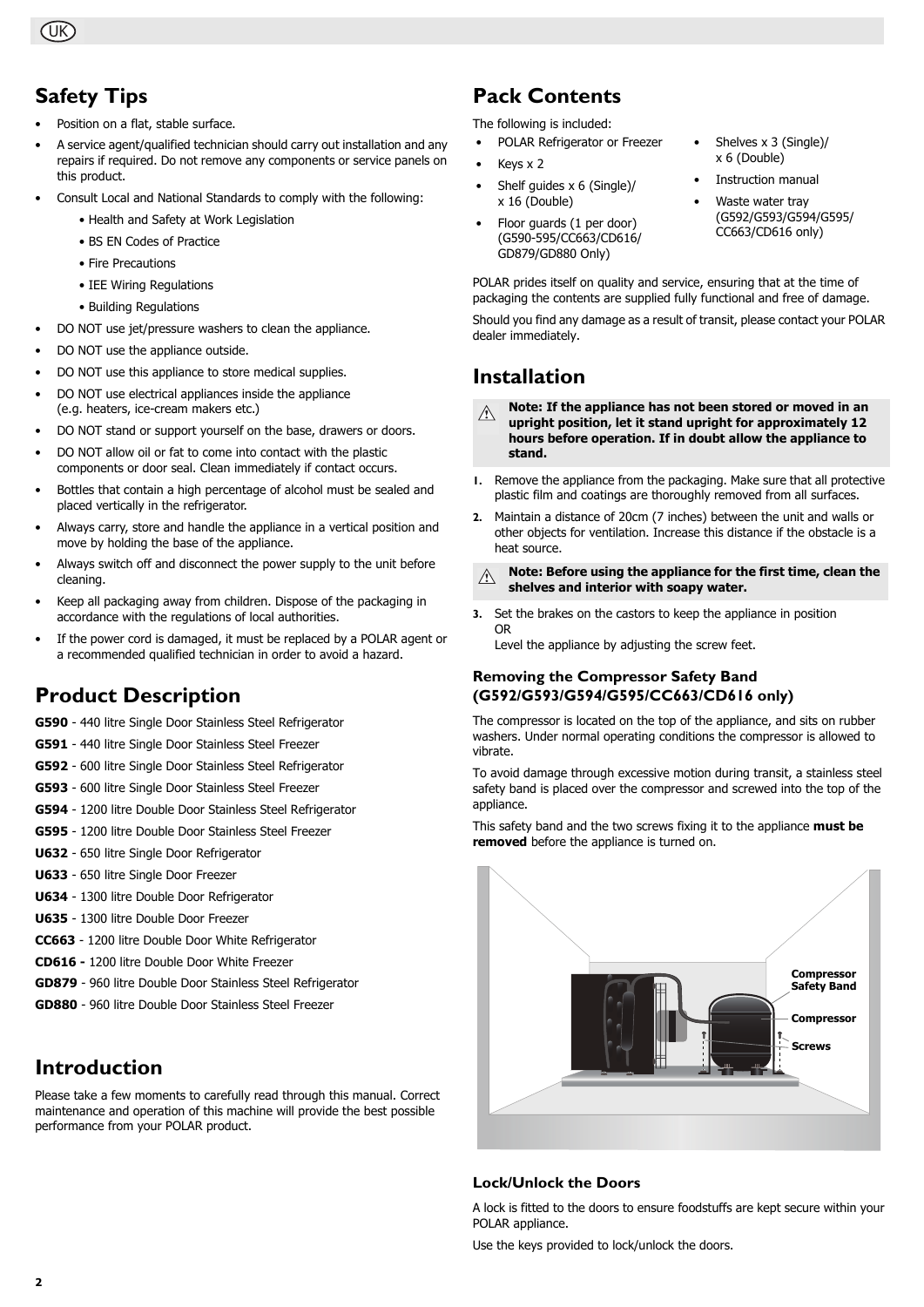

The waste water tray comes ready to fit to the underside of the appliance. Slide the tray into the runners situated under the appliance.

#### **Fitting the Shelves & Floor Guards**

- **1.** Place one set of shelf guides on either side of the cabinet at the desired height.
- **2.** Slide the shelf into place.
- **3.** Repeat for the remaining shelves.
- **4.** Place the floor guards on the floor of the cabinet, ensuring the flat side is clear of the floor.

**Note: This is vital for ensuring correct drainage of condensation.** $\mathcal{A}$ 

### **Operation**

#### **Storing Food**

To get the best results from your POLAR appliance, follow these instructions:

- Only store foodstuffs in the appliance when it has reached the correct operating temperature.
- Do not place uncovered hot food or liquid inside the appliance.
- Wrap or cover food where possible.
- Do not obstruct the fans inside the appliance.
- Avoid opening the doors for prolonged periods of time.

### **Operation**

#### **Turn On**

- **1.** Ensure the power switch is set to [O] and turn on at the socket.
- **2.** Switch on the Power [I]. The current temperature within the appliance is displayed.

### **Control Panel**

#### **Set the Operating Temperature**

- **1.** Press the  $\boxed{\text{ser}}$  button. The display will flash.
- **2.** Press the  $\triangleq$  or  $\overline{\overline{z}}$  buttons to display the required temperature.
- **3.** Press the  $\boxed{\text{ser}}$  button to store the temperature.

#### **Manual Defrost**

Press and hold the defrost button  $\mathbb{R}$  for 2 seconds to begin a manual defrost. The defrost light illuminates.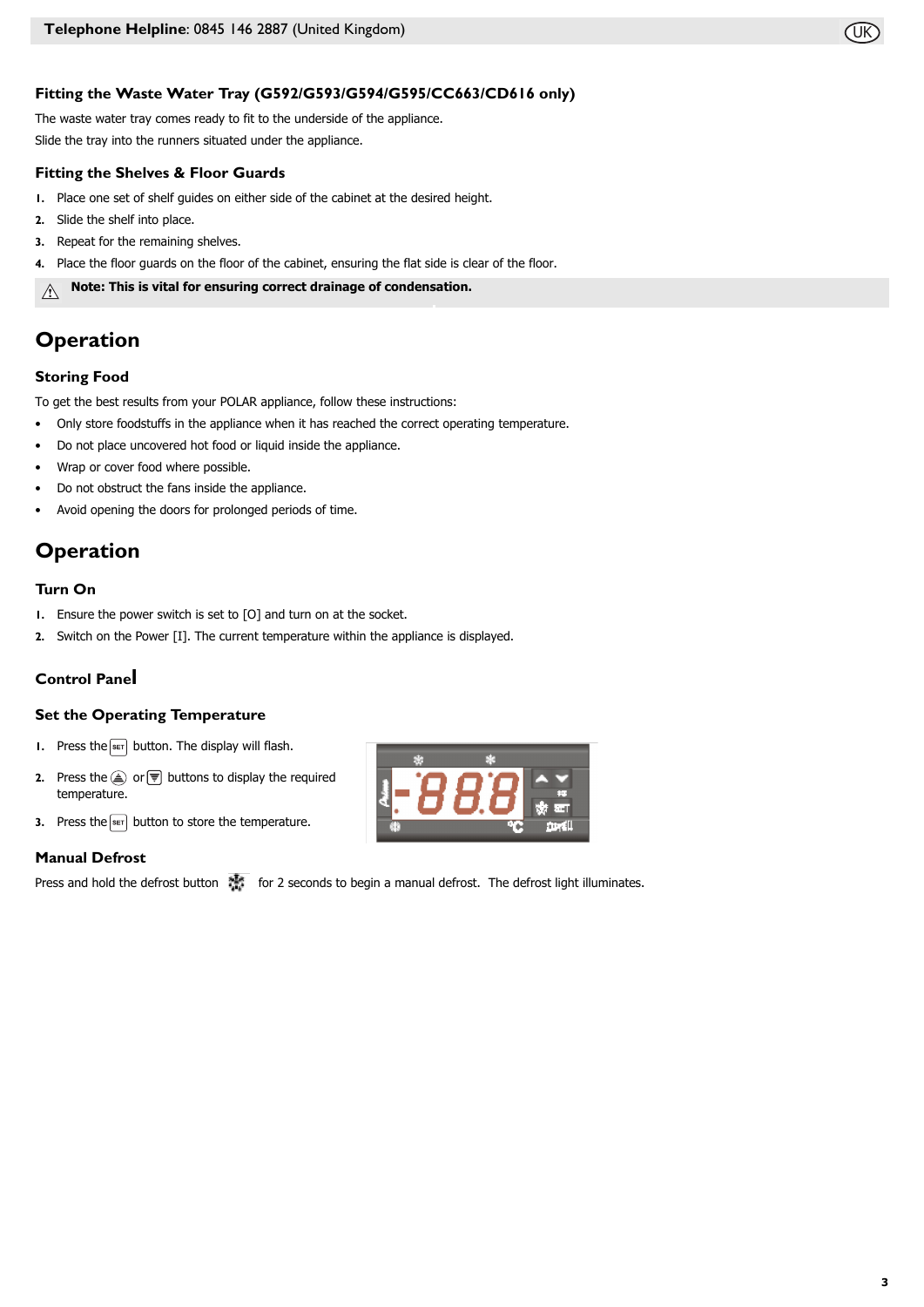### **Cleaning, Care & Maintenance**

- Defrost appliance at least every 3 months, more often if required
- Switch off and disconnect from the power supply before cleaning.
- Clean the interior of the appliance as often as possible.
- Do not use abrasive cleaning agents. These can leave harmful residues.
- Clean the door seal with water only.
- Always wipe dry after cleaning.
- Do not allow water used in cleaning to run through the drain hole into the evaporation pan.
- Take care when cleaning the rear of the appliance. Sharp edges can cut.
- A POLAR agent or qualified technician must carry out repairs if required.

#### **Stainless Steel Care.**

To maintain the stainless steel exterior of your Polar item, please consider the following information: Never:

- Use abrasive Scourers or scrubbing pads etc
- Use Chlorinated or acidic detergents
- Allow anything e.g. food, dirt, cleaning chemicals to remain on the surface for longer than necessary, clean them off right away.
- Allow the surface to remain wet.

#### Do:

- Clean often.
- Use soft Cloths or plastic Scourers.
- Rub with the grain of the metal, rather than across it.
- Use detergents and polish designed for cleaning Stainless Steel.
- Ensure that the cleaning products are washed off fully and that the steel is left dry.

### **Cleaning the Condenser**

The condenser is part of the refrigeration system. The condenser requires monthly cleaning.

Always disconnect power supply before carrying out Routine Maintenance.

Failure to clean the condenser will reduce the performance and life of your Polar unit and may invalidate your warranty

#### **Upright Cabinets - G590, G590, GD897, GD880**

The condenser is located below the refrigeration cabinet . These models have a removable filter which can be cleaned with a vacuum cleaner.



#### **Upright Cabinets - G592, G593, G594, G595, U632, U633, U634, U635, CC663, CD616.**

The condenser is located above the refrigeration cabinet. These models have a removable filter which can be cleaned with a vacuum cleaner.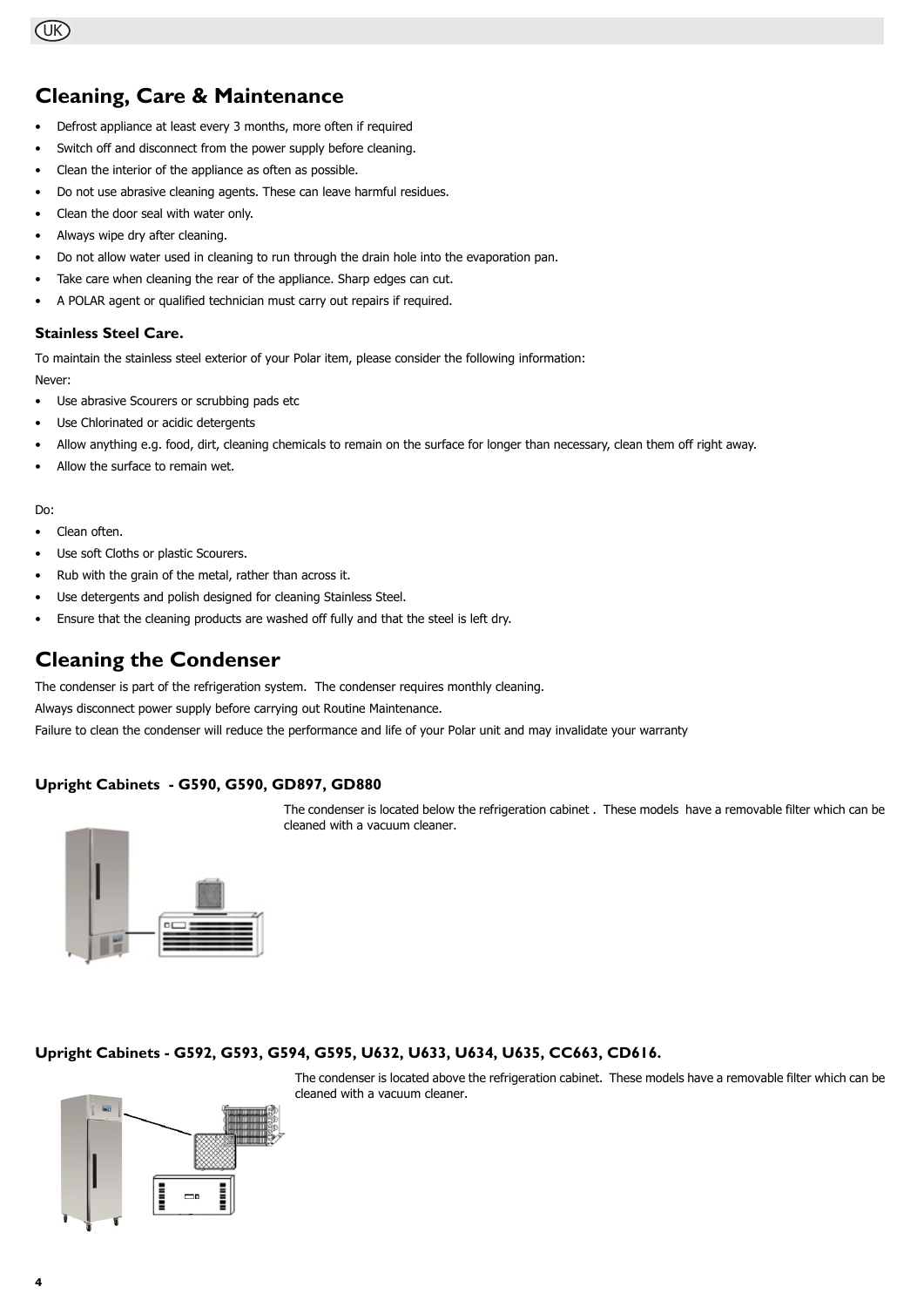### **Troubleshooting**

If your POLAR appliance develops a fault, please check the following table before making a call to the Helpline or your POLAR dealer.

| <b>Fault</b>                                                   | <b>Probable Cause</b>                                                                        | <b>Action</b>                                                |  |  |
|----------------------------------------------------------------|----------------------------------------------------------------------------------------------|--------------------------------------------------------------|--|--|
| The appliance is not working                                   | The unit is not switched on                                                                  | Check the unit is plugged in correctly and switched on       |  |  |
|                                                                | Plug and lead are damaged                                                                    | Call POLAR agent or qualified Technician                     |  |  |
|                                                                | Fuse in the plug has blown                                                                   | Replace the fuse                                             |  |  |
|                                                                | Power supply                                                                                 | Check power supply                                           |  |  |
|                                                                | Internal wiring fault                                                                        | Call POLAR agent or qualified Technician                     |  |  |
| The appliance turns on, but the<br>temperature is too high/low | Too much ice on the evaporator                                                               | Defrost the appliance                                        |  |  |
|                                                                | Condenser blocked with dust                                                                  | Clean the condenser                                          |  |  |
|                                                                | Doors are not shut properly                                                                  | Check doors are shut and seals are not damaged               |  |  |
|                                                                | Appliance is located near a heat source or air flow to<br>the condenser is being interrupted | Move the refrigerator to a more suitable location            |  |  |
|                                                                | Ambient temperature is too high                                                              | Increase ventilation or move appliance to a cooler position  |  |  |
|                                                                | Unsuitable foodstuffs are being stored in the<br>appliance                                   | Remove any excessive hot foodstuffs or blockages to the fan  |  |  |
|                                                                | Appliance is overloaded                                                                      | Reduce the amount of food stored in the appliance            |  |  |
| The appliance is leaking water                                 | The appliance is not properly levelled                                                       | Adjust the screw feet to level the appliance (if applicable) |  |  |
|                                                                | The discharge outlet is blocked                                                              | Clear the discharge outlet                                   |  |  |
|                                                                | Movement of water to the drain is obstructed                                                 | Clear the floor of the appliance (if applicable)             |  |  |
|                                                                | The water container is damaged                                                               | Call POLAR agent or qualified Technician                     |  |  |
|                                                                | The drip tray is overflowing                                                                 | Empty the drip tray (if applicable)                          |  |  |
| The appliance is unusually loud                                | The safety band has not been removed                                                         | Remove the safety band                                       |  |  |
|                                                                | Loose nut/screw                                                                              | Check and tighten all nuts and screws                        |  |  |
|                                                                | The appliance has not been installed in a level or<br>stable position                        | Check installation position and change if necessary          |  |  |

### **Technical Specifications**

| Model        | <b>Voltage</b> | <b>Power</b> | <b>Current</b> | Temperature<br>Range               | Capacity<br>(litres) | <b>Refrigerant</b> | <b>Dimensions</b><br>$H \times W \times D$ (mm) | Weight<br>(kg) |
|--------------|----------------|--------------|----------------|------------------------------------|----------------------|--------------------|-------------------------------------------------|----------------|
| G590         | 230V 50Hz      | 300W         | 1.8A           | $-2$ °C to $8$ °C                  | 440                  | R134a 210g         | 1950 x 680 x 700                                | 125            |
| G591         | 230V 50Hz      | 600W         | 4A             | $-10^{\circ}$ C to $-20^{\circ}$ C | 440                  | R404a 390g         | 1950 x 680 x 700                                | 125            |
| G592         | 230V 50Hz      | 300W         | 1.8A           | $-2$ °C to 8°C                     | 600                  | R134a 210g         | 1990 x 680 x 830                                | 135            |
| G593         | 230V 50Hz      | 600W         | 2.8A           | $-10^{\circ}$ C to $-20^{\circ}$ C | 600                  | R404a 410g         | 1990 x 680 x 830                                | 135            |
| G594         | 230V 50Hz      | 600W         | 4A             | $-2$ °C to 8°C                     | 1200                 | R134a 320g         | 1990 x 1340 x 815                               | 180            |
| G595         | 230V 50Hz      | 700W         | 3.3A           | $-10^{\circ}$ C to $-20^{\circ}$ C | 1200                 | R404a 450g         | 1990 x 1340 x 815                               | 180            |
| U632         | 230V 50Hz      | 350W         | 1.95A          | $-2$ °C to 10°C                    | 650                  | R134a 300g         | 2010 x 740 x 830                                | 134            |
| U633         | 230V 50Hz      | 850W         | 4A             | $-10^{\circ}$ C to $-20^{\circ}$ C | 650                  | R404a 360g         | 2010 x 740 x 830                                | 138            |
| U634         | 230V 50Hz      | 800W         | 4.8A           | $-2$ °C to 8°C                     | 1300                 | R134a 500g         | 2010 x 1480 x 830                               | 198            |
| U635         | 230V 50Hz      | 900W         | 4.8A           | $-10^{\circ}$ C to $-20^{\circ}$ C | 1300                 | R404a 730g         | 2010 x 1480 x 830                               | 208            |
| <b>CC663</b> | 230V 50Hz      | 600W         | 4A             | $-2$ °C to 8°C                     | 1200                 | R134a 320g         | 1990 x 1340 x 815                               | 180            |
| <b>CD616</b> | 230V 50Hz      | 700W         | 3.3A           | $-10^{\circ}$ C to $-20^{\circ}$ C | 1200                 | R404a 450g         | 1990 x 1340 x 815                               | 180            |
| GD879        | 230V 50Hz      | 600W         | 4A             | -2°C to 8°C                        | 960                  | R134a 320g         | 1950 X 1340 X 700                               | 165            |
| <b>GD880</b> | 230V 50Hz      | 700W         | 3.3A           | $-10^{\circ}$ C to $-20^{\circ}$ C | 960                  | R404a 380g         | 1950 X 1340 X 700                               | 165            |

### **Electrical Wiring**

POLAR appliances are supplied with a 3 pin, moulded, BS1363 plug and lead, with a 13 amp fuse as standard.

The plug is to be connected to a suitable mains socket.

POLAR appliances are wired as follows:

- Live wire (coloured brown) to terminal marked L
- Neutral wire (coloured blue) to terminal marked N
- Earth wire (coloured green/yellow) to terminal marked E

All POLAR appliances must be earthed, using a dedicated earthing circuit.